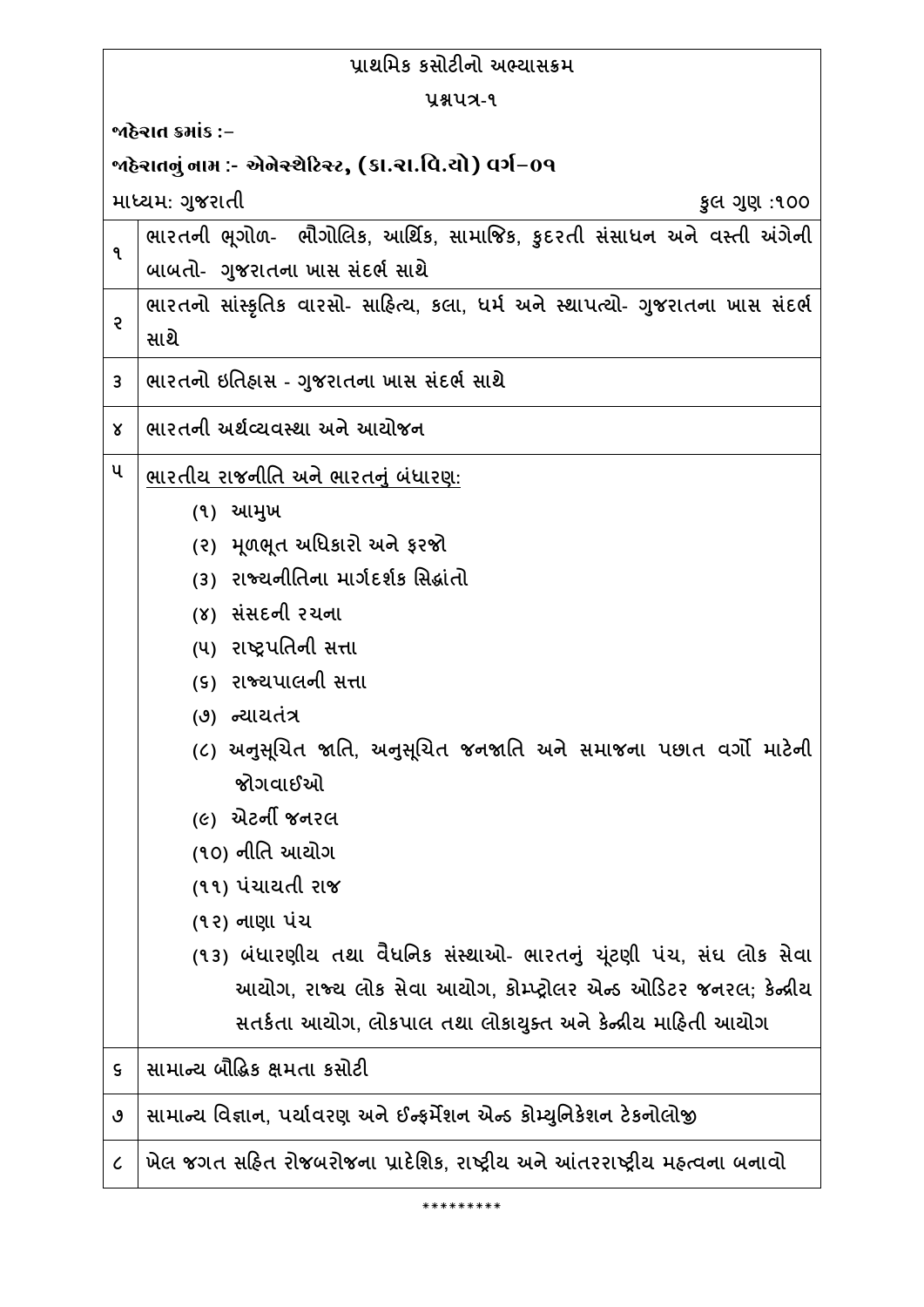## Syllabus of Preliminary Test Paper-1

# **Adv. No. : The post of : Anesthetist, (E.S.I.S) Class – 01**

|                | Medium: Gujarati<br>Total Marks-100                                                                                                                                                                                                                                                                                                                                                                                                                                                                                                                                                                                                                                                                                                                                              |
|----------------|----------------------------------------------------------------------------------------------------------------------------------------------------------------------------------------------------------------------------------------------------------------------------------------------------------------------------------------------------------------------------------------------------------------------------------------------------------------------------------------------------------------------------------------------------------------------------------------------------------------------------------------------------------------------------------------------------------------------------------------------------------------------------------|
| $\mathbf{1}$   | Geography of India- Physical, Economic, Social, Natural Resources and<br>population related topics- with special reference to Gujarat                                                                                                                                                                                                                                                                                                                                                                                                                                                                                                                                                                                                                                            |
| $\overline{2}$ | Cultural heritage of India- Literature, Art, Religion and Architecture- with<br>special reference to Gujarat                                                                                                                                                                                                                                                                                                                                                                                                                                                                                                                                                                                                                                                                     |
| 3              | History of India with special reference to Gujarat                                                                                                                                                                                                                                                                                                                                                                                                                                                                                                                                                                                                                                                                                                                               |
| $\overline{4}$ | Indian Economy and Planning                                                                                                                                                                                                                                                                                                                                                                                                                                                                                                                                                                                                                                                                                                                                                      |
| 5              | Indian Polity and the Constitution of India:<br>$(1)$ Preamble<br><b>Fundamental Rights and Fundamental Duties</b><br>(2)<br>(3) Directive Principles of State Policy<br>(4) Composition of Parliament<br>(5) Powers of the President of India<br>(6) Powers of Governor<br>(7) Judiciary<br>(8) Provisions for Scheduled Castes, Scheduled Tribes and backward<br>classes of the society<br>(9) Attorney General<br>(10) NITI Aayog<br>(11) Panchayati Raj Institutions<br>(12) Finance Commission<br>(13) Constitutional and Statutory Bodies: Election Commission of<br>India, Union Public Service Commission, State Public Service<br>Commission, Comptroller and Auditor General; Central Vigilance<br>Commission, Lokpal and Lokayukta, Central Information<br>Commission |
| 6              | <b>General Mental Ability</b>                                                                                                                                                                                                                                                                                                                                                                                                                                                                                                                                                                                                                                                                                                                                                    |
| $\tau$         | Science, Environment and Information & Communication<br>General<br>Technology                                                                                                                                                                                                                                                                                                                                                                                                                                                                                                                                                                                                                                                                                                    |
| 8              | Daily events of Regional, National and International Importance including<br><b>Sports</b>                                                                                                                                                                                                                                                                                                                                                                                                                                                                                                                                                                                                                                                                                       |

\*\*\*\*\*\*\*\*\*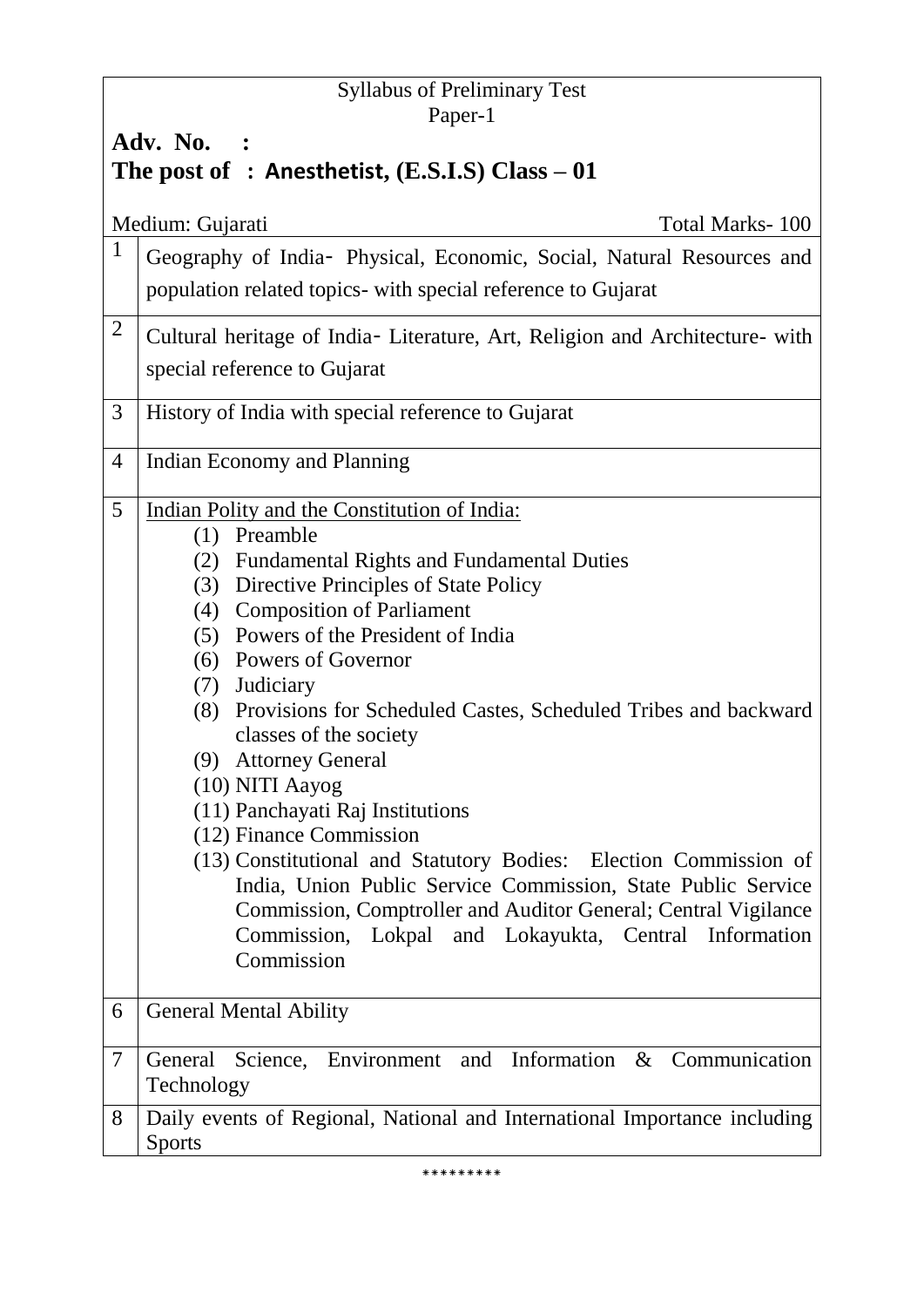**Syllabus for the preliminary test for the recruitment on the post of Anaesthetist (Specialist Service), Class I in Gujarat Medical Services and** 

#### **Services under Employees State Insurance Scheme**

**Marks – 200 Questions - 200 Medium - English**

#### 1. **Anatomy related to:**

- $\triangleright$  Diaphragm, upper and lower airway.
- Regional anaesthesia, field block, central neuraxial, blockade, block for acute painstates.
- $\triangleright$  Intramuscular injections, arterial and venous cannulations and positioning.

### 2. **Physics related to:**

- $\triangleright$  Anaesthesia machine assembly of necessary items.
- $\triangleright$  Airway equipment including laryngoscopes, airway devices.
- $\triangleright$  Breathing systems.
- $\triangleright$  Monitoring in anaesthesia with concepts of minimum monitoring
- $\triangleright$  Gas laws, medical gas supply system
- $\triangleright$  Fluidics
- $\triangleright$  Electricity and diathermy
- $\triangleright$  Oxygen therapy
- $\triangleright$  Theories of anaesthesia
- Respiratory, cardiovascular, hepatobiliary, renal and endocrine system, pregnancy, blood, muscle and N-M junction, Nerve impulse transmission, ECG, regulation of temperature and metabolism, stress response, cerebral blood flow and ICP.
- $\triangleright$  Central, autonomic and peripheral nervous systems.
- $\triangleright$  Metabolic response to stress and trauma equipment's used in anaesthesia monitors, ventilators, vaporizers, fibroptics Laser, Pacemaker and defibrillator, Monitoring equipment used for assessment of cardiac functions, temperature, respiratory functions,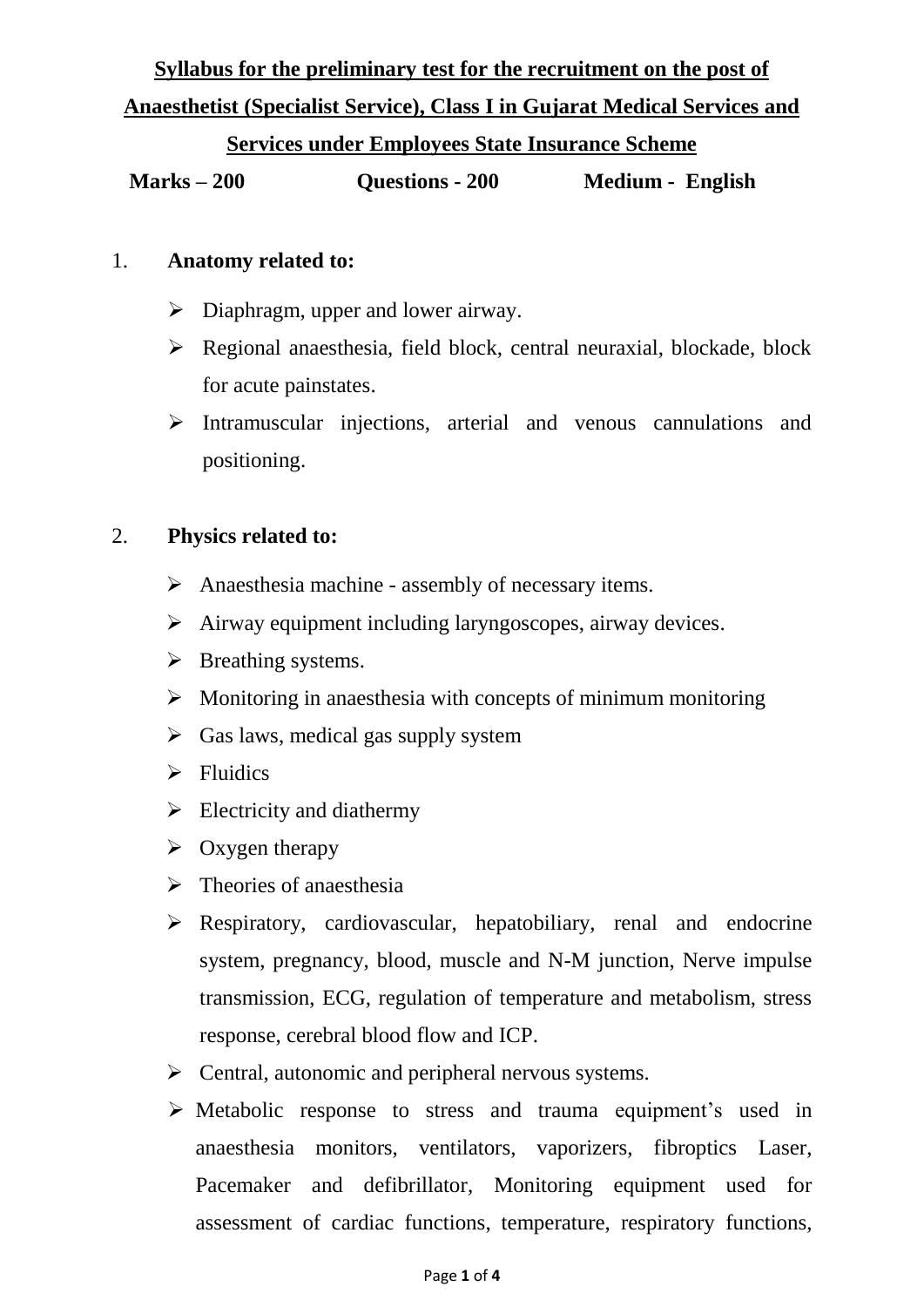blood gases, intracranial pressure, depth of anaesthesia and neuromuscular block.

- $\triangleright$  Sterilization of equipment
- $\triangleright$  Computers in anaesthesia
- $\triangleright$  Pharmacology of drugs used in cardiovascular, respiratory, endocrine, renal diseases and CNS disorders.
- $\triangleright$  Interpretation of blood gases and other relevant biochemical values, various function tests and basics of measurement techniques, ECG.
- $\triangleright$  Blood coagulation mechanism, disturbances, and blood components.
- $\triangleright$  Special anaesthetic techniques as relevant to: Outpatient anaesthesia, hypotensive anaesthesia, anaesthesia in abnormal environments including rural area and calamitous situations
- $\triangleright$  Associated medical disorders in surgical patients
- $\triangleright$  Geriatric and paediatric anaesthesia
- Emergency, ENT, orthopaedic, ophthalmology, obstetrics, dental, radio-diagnosis and radiotherapy.
- $\triangleright$  Medical statistics relevant to data collection, analysis, record keeping in anaesthesia, comparison and estimation of significance.
- $\triangleright$  Care of terminally ill, Hospices management. Do not resuscitate orders.
- $\triangleright$  Postures and anaesthesia.
- $\triangleright$  Induced hypothermia, incidental, and environmental safety of patient.
- $\triangleright$  Malignant hyperthermia, myasthenia gravis, GB syndrome and other neuromuscular diseases, obesity, COPD, Diabetes mellitus, bronchial asthma and hypertensive crises
- $\triangleright$  Third world anaesthesia.
- $\triangleright$  Inherited metabolic diseases and anaesthesia.
- $\triangleright$  Anaesthesia for patients with severe cardiac, respiratory, renal and hepatobiliary disorder posted for unrelated surgery Shock, types, pathogenesis and management of patients in shock, renal failure, critically ill and/or on ventilator, multiple organ failure, Infection control, cross contamination in OT and ICU.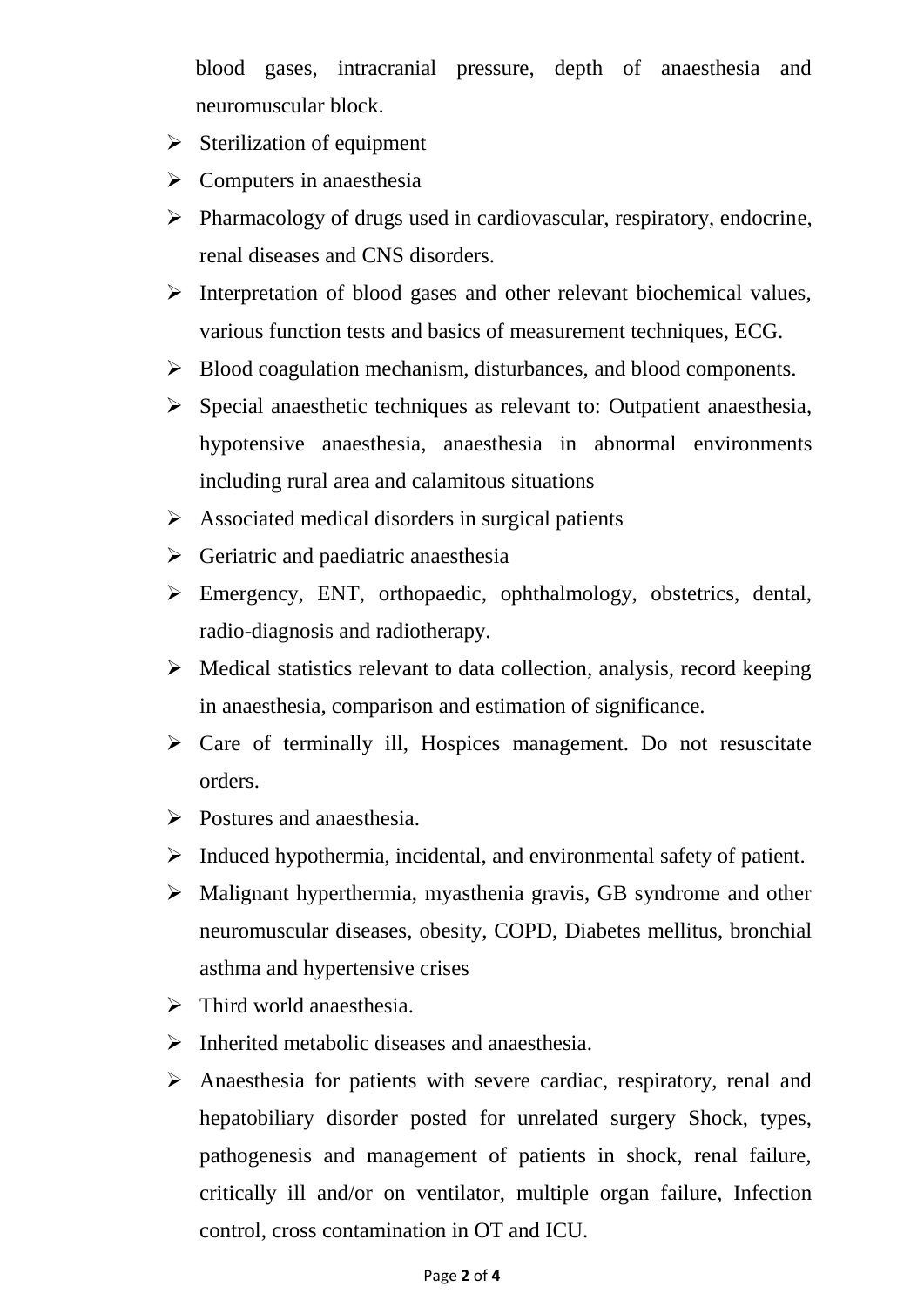- $\triangleright$  Selection, maintenance and sterilization of anaesthesia and related equipment
- $\triangleright$  Chronic pain therapy and therapeutic nerve blocks.
- Acupuncture, acupressure and other non-conventional methods of treatment.
- $\triangleright$  Principles of neonatal resuscitation, ventilation and critical care.
- $\triangleright$  Principles of human resources and material management.
- $\triangleright$  General principles of medical audit. Critical incident reporting
- $\triangleright$  Ethics and clinical trial.
- $\triangleright$  Hospital, ICU and OT design and planning.
- $\triangleright$  Medical education including evidence based medical education.
- $\triangleright$  Anaesthesia machine assembly of necessary items.
- $\triangleright$  Airway equipment including laryngoscopes, airway devices
- $\triangleright$  Breathing systems
- $\triangleright$  Monitoring in anaesthesia with concepts of minimum monitoring
- $\triangleright$  Gas laws, medical gas supply system
- $\triangleright$  Fluidics
- $\triangleright$  Electricity and diathermy
- $\triangleright$  Oxygen therapy
- $\triangleright$  Theories of anaesthesia
- Respiratory, cardiovascular, hepatobiliary, renal and endocrine system, pregnancy, blood, muscle and N-M junction, Nerve impulse transmission, ECG, regulation of temperature and metabolism, stress response, cerebral, blood flow and ICP. Central, autonomic and peripheral nervous systems.
- $\triangleright$  Metabolic response to stress and trauma.
- $\triangleright$  Principles of anaesthetic management of neuro/ cardiac/ thoracic/ vascular/ transplantation/ burns and plastic surgery.
- $\triangleright$  Multiple organ failure
- $\triangleright$  Infection control, cross contamination in OT and ICU.
- $\triangleright$  Immune response and anaesthesia.
- $\triangleright$  Concept of cytokines, and other enzymes.

#### Page **3** of **4**